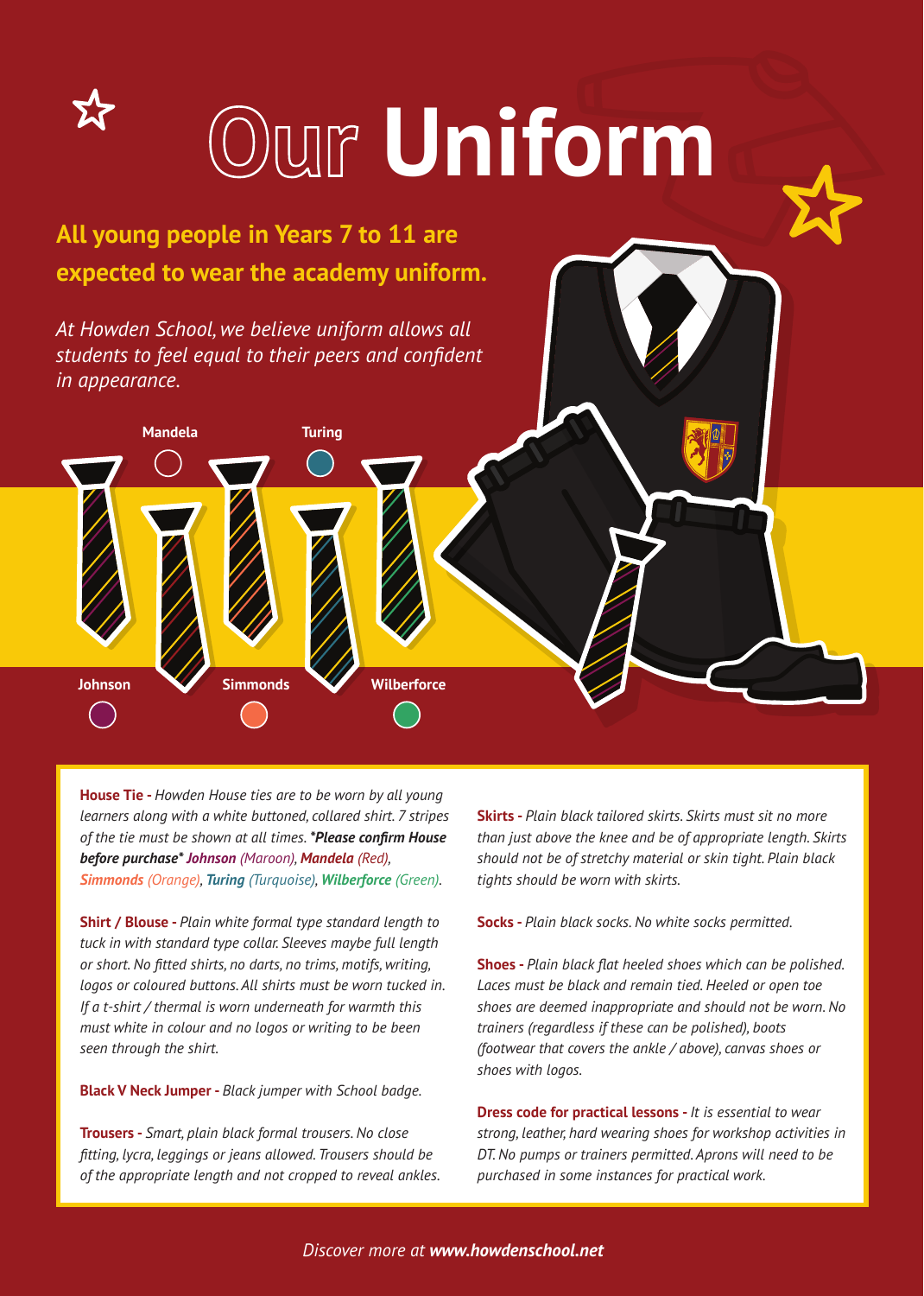

## **All young people from Years 7-11 are expected to wear the Howden School PE Kit during their lessons.**



## **Mandatory Items**

**Unisex dry fit t-shirt -** *Burgundy t-shirt with school logo.* **Unisex dry fit ¾ zip top -** *Burgundy sports top with school logo.*

**Black shorts -** *Plain black shorts. A small logo is permitted.*

**Socks -** *Plain black football socks.*

**Footwear -** *Trainers that support the ankle with laces. No pumps or fashion trainers allowed.*

*Suitable sports footwear for the 4G pitch. Students are only allowed to wear moulded football studded boots on the 4G pitch. Trainers, astro turf trainers, blades or metal studded boots are NOT allowed on the 4G pitch.*

*We do also offer a boot amnesty where football boots that no longer fit can be swapped for the correct size.* 

### *Please speak to a member of the PE department that will be able to assist with this.*

*Students are only allowed to wear moulded football studded boots on the 4G pitch.* 

*Students are not allowed to wear trainers, astro turf trainers, blades or metal studded boots.* 

## **Optional Items**

**Leggings -** *Girls are allowed to wear plain black, non cotton leggings for outdoor PE lessons. Material should be appropriate and not see through. A small logo is permitted.*

**Base layer -** *Both boys and girls can wear plain black skins under T-Shirts and shorts in the winter months as an extra layer for warmth.*